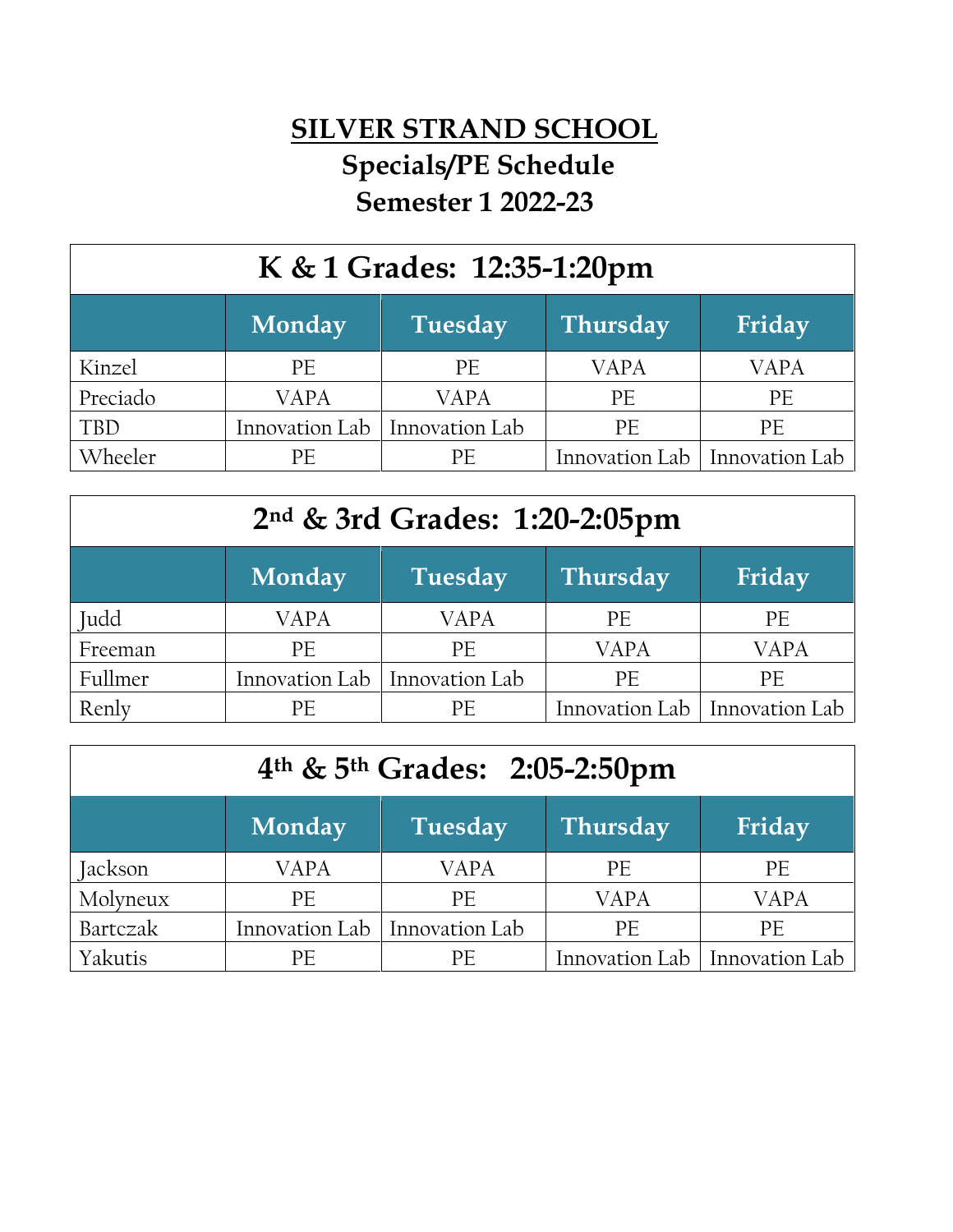## **SILVER STRAND SCHOOL Specials/PE Schedule Semester 2 2022-23**

| K & 1 Grades: 12:35-1:20pm |                |                |                 |                |
|----------------------------|----------------|----------------|-----------------|----------------|
|                            | Monday         | <b>Tuesday</b> | <b>Thursday</b> | Friday         |
| Kinzel                     | Innovation Lab | Innovation Lab | PE              | PE             |
| Preciado                   | PE             | PE             | Innovation Lab  | Innovation Lab |
| <b>TBD</b>                 | PE             | PE             | <b>VAPA</b>     | <b>VAPA</b>    |
| Wheeler                    | VAPA           | VAPA           | PE              | PE             |

| 2nd & 3rd Grades: 1:20-2:05pm |                |                |                 |                |
|-------------------------------|----------------|----------------|-----------------|----------------|
|                               | Monday         | Tuesday        | <b>Thursday</b> | Friday         |
| Freeman                       | Innovation Lab | Innovation Lab | <b>PE</b>       | <b>PE</b>      |
| Judd                          | PE             | PE             | Innovation Lab  | Innovation Lab |
| Fullmer                       | PE             | <b>PE</b>      | <b>VAPA</b>     | <b>VAPA</b>    |
| Renly                         | VAPA           | VAPA           | PE              | РF             |

| 4 <sup>th</sup> & 5 <sup>th</sup> Grades: 2:05-2:50pm |                |                |                 |                |
|-------------------------------------------------------|----------------|----------------|-----------------|----------------|
|                                                       | <b>Monday</b>  | Tuesday        | <b>Thursday</b> | Friday         |
| Jackson                                               | <b>PE</b>      | PE             | Innovation Lab  | Innovation Lab |
| Molyneux                                              | Innovation Lab | Innovation Lab | PE              | PE             |
| Bartczak                                              | <b>PE</b>      | PE             | <b>VAPA</b>     | VAPA           |
| Yakutis                                               | VAPA           | <b>VAPA</b>    | PE              | PE             |